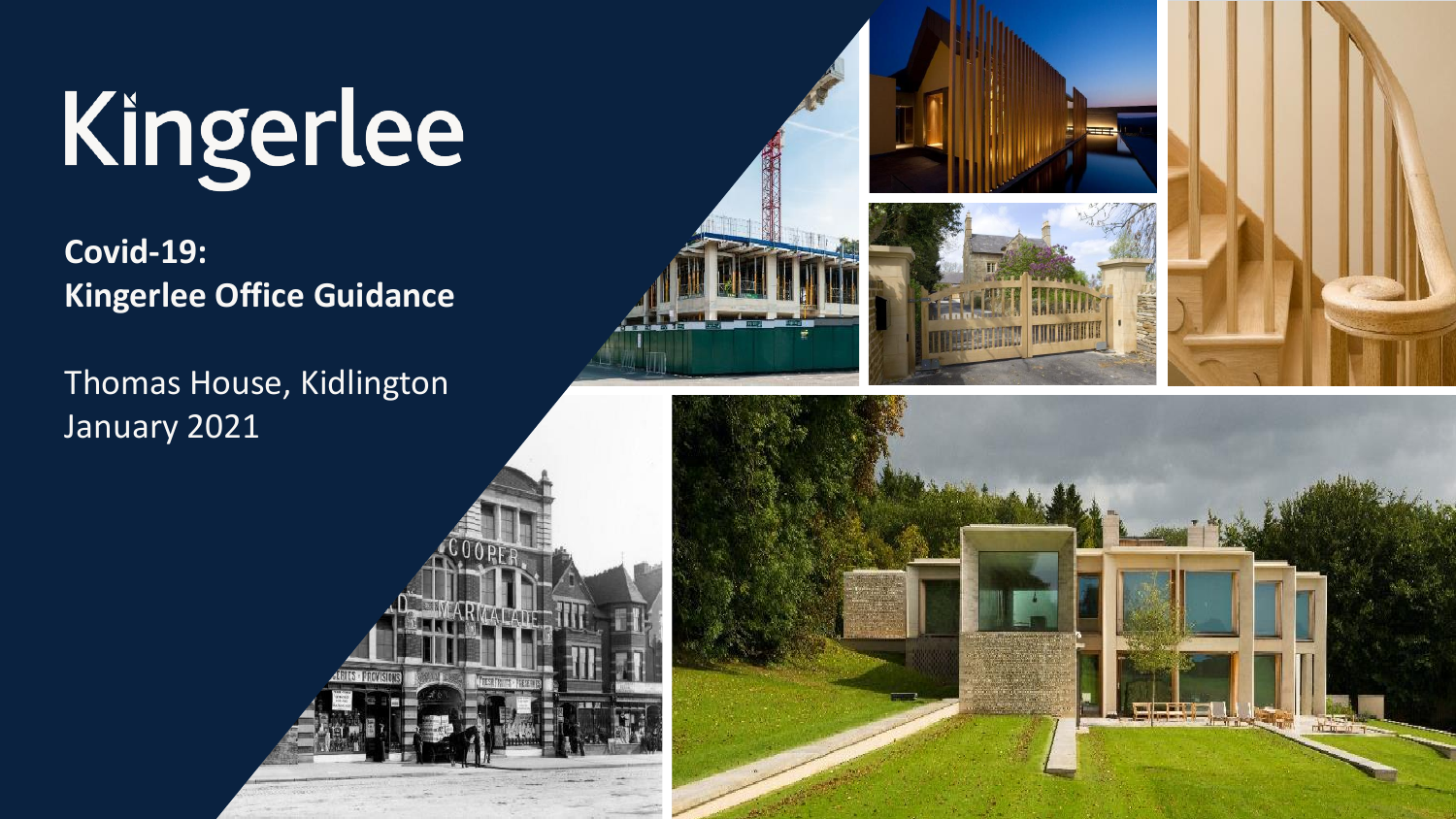# **Introduction**

In order to ensure a safe working environment in the offices at Thomas House during the Covid-19 pandemic, a risk assessment has been carried out, in accordance with central Government guidance.

This document outlines the processes that have been put in place.

**The central objective is that everyone should continue to work from home if at all possible.**

However, if anyone needs to, or wishes to, visit the office this document will be informative.

It should be stressed that no one should attend the office if they, or anyone in their household has, or has had, coronavirus symptoms within the last 10 days.

This document is being distributed to all salaried staff whether furloughed or not.



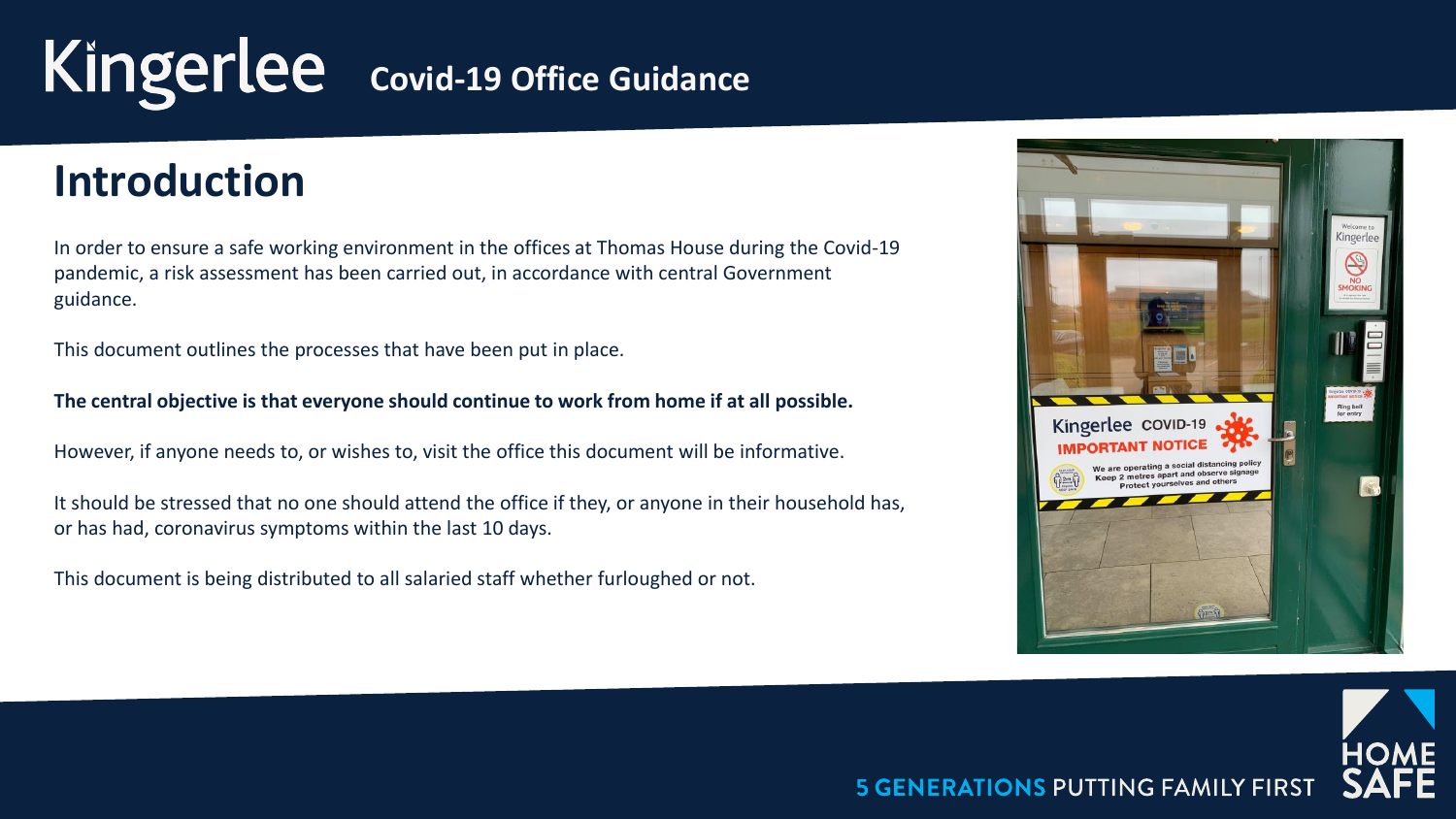# **Arrival at Work**

- Access to the office is via the front door only. Although Reception will be manned between 08:30 and 17:00 the entry swipe card system will remain in place.
- Everybody must sign in/out at Reception please use your own pen.
- The format of the register has changed:
	- Your signature declares that you and your household are symptom free.
	- Fill in your name and details as required.
- Use the sanitiser on arrival and departure.
- A bin has been placed in Reception for the disposal of any gloves or face coverings that you may choose to wear on your journey into the office.



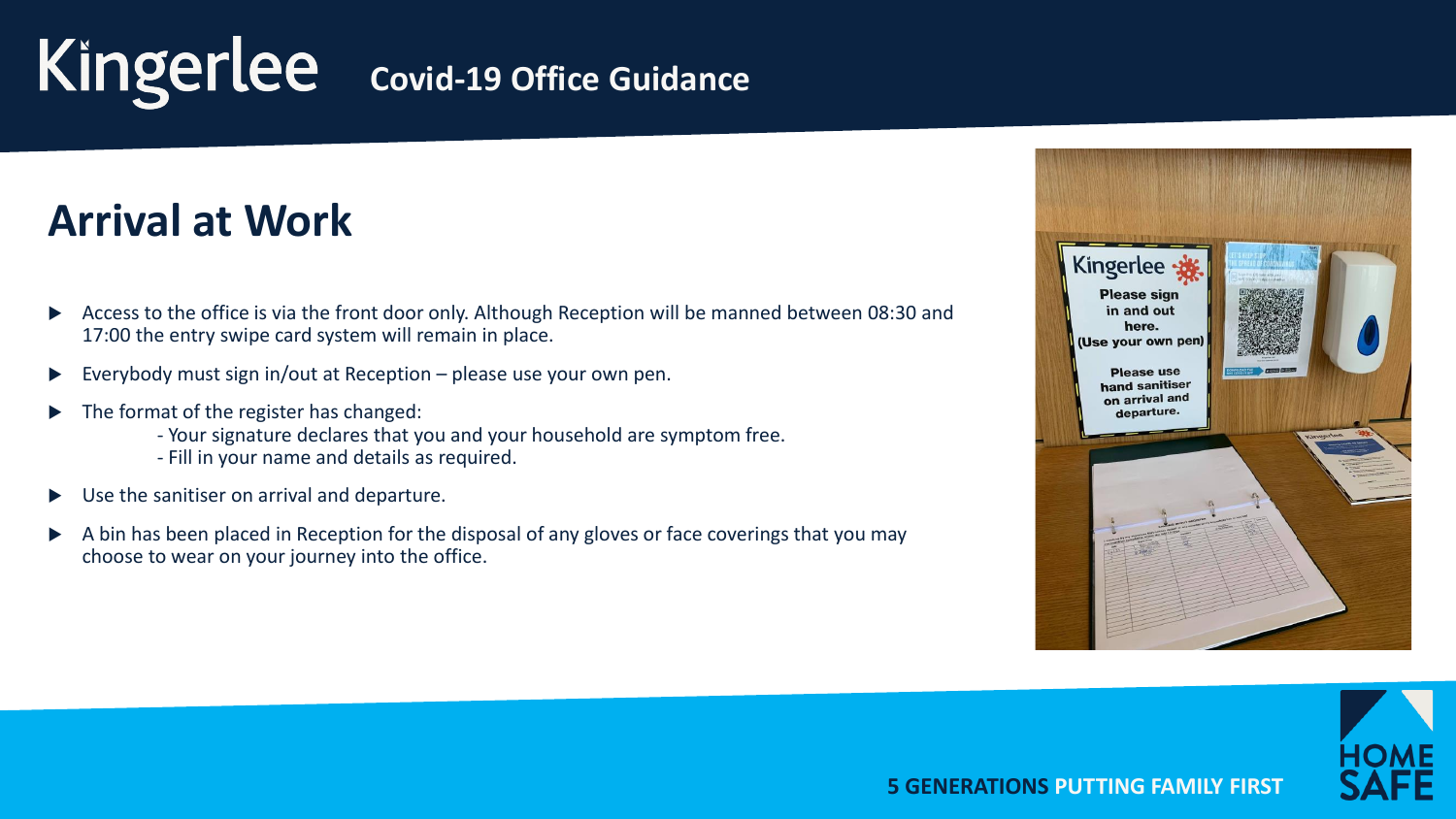# **Moving Around the Office**

- Use of the lift to be avoided if possible. If it must be used, then only one person at a time.
- Please pause at the top and bottom of the stairs to ensure that the route is clear before progressing. There is to be no passing on stairs or landings.
- $\blacktriangleright$  It has not been possible to install a workable one-way system.
- On the ground floor, plan chests and file storage cabinets have been removed to create plenty of space. Please check that the narrow sections at each end of the office are clear before advancing.
- On the first floor, please check that the corridor is clear before continuing. Passing points have been provided if a colleague is met part way. Please pass each other back-to-back.
- **Passing points have also been provided on the main landing and at top and bottom of staircases.**
- Whenever possible maintain 2-metre social distance from work colleagues.
- Fire doors have been fitted with stay open devices to facilitate moving around.
- possible, open windows to improve flow of fresh air.



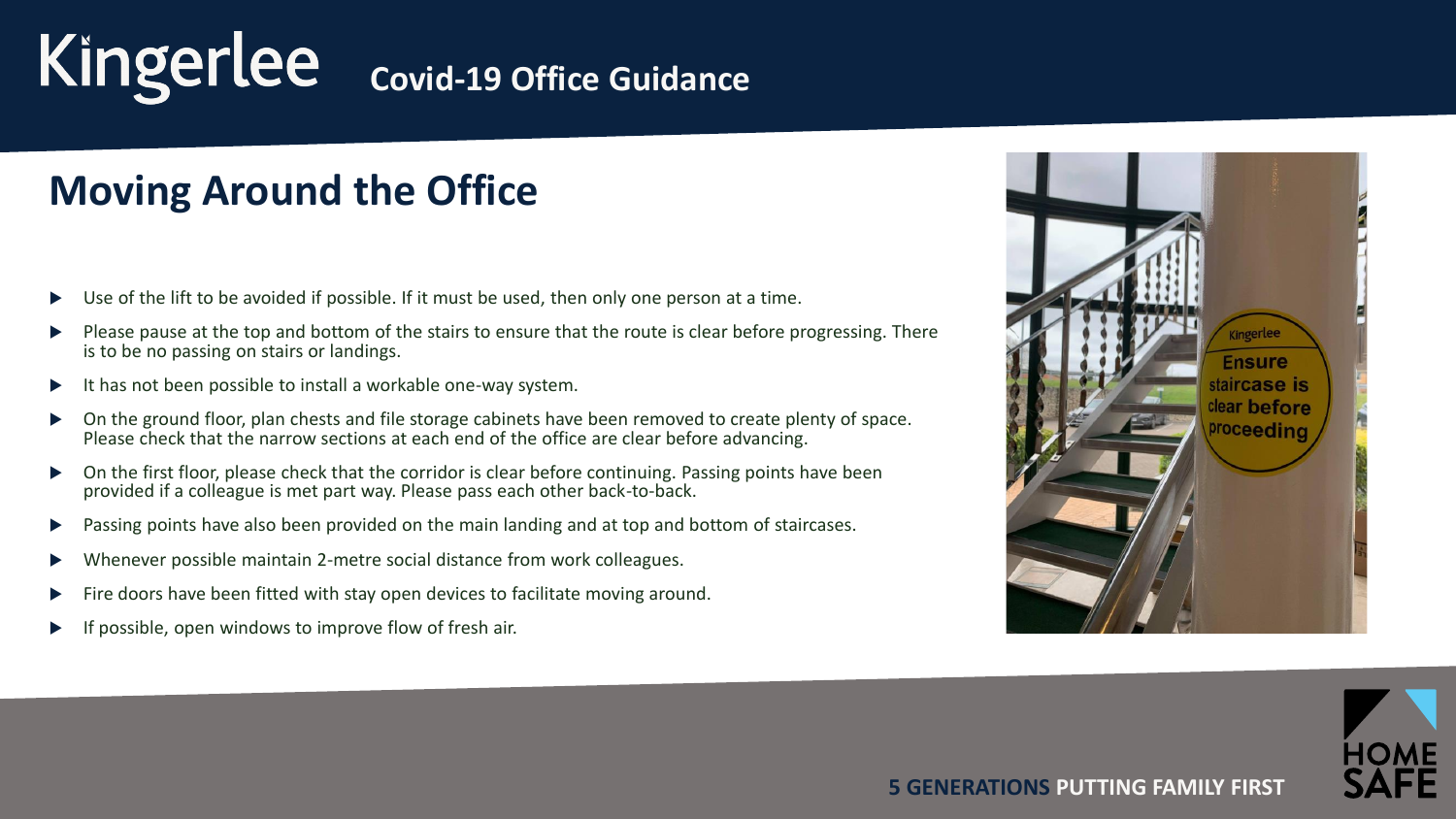# **Work Areas**

- $\blacktriangleright$  If you need to come into the office, please use your own desk if possible, always ensuring that social distancing measures are maintained.
- If it is not possible to use your own desk, you can use someone else's desk or hot desks located in the area vacated by Kingerlee Homes.
- **If using someone else's desk or a hot desk it must be cleaned before and after use.**
- Please observe social distancing rules when using or waiting to use shared printers, etc.



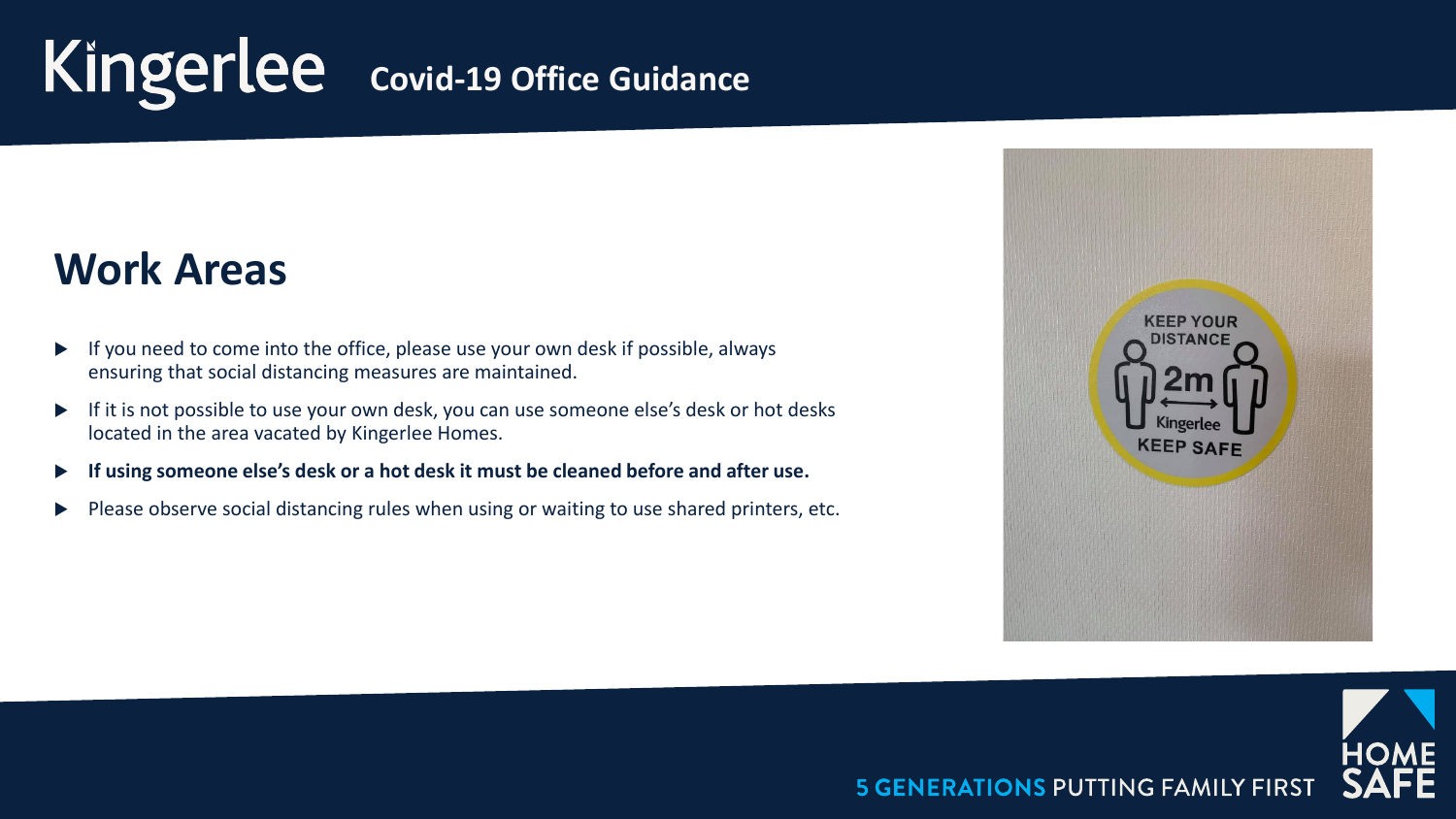# **Kitchens**

- Only one person at a time in the kitchens.
- Maximum one person per table in the breakout room.
- After use, wipe down surfaces, appliances, tables and chairs using paper towels and antibacterial cleanser provided.
- $\blacktriangleright$  Place all rubbish in the bins.
- ▶ You may wish to bring (or select and retain) your own glass, mug, etc. and wash up after use.



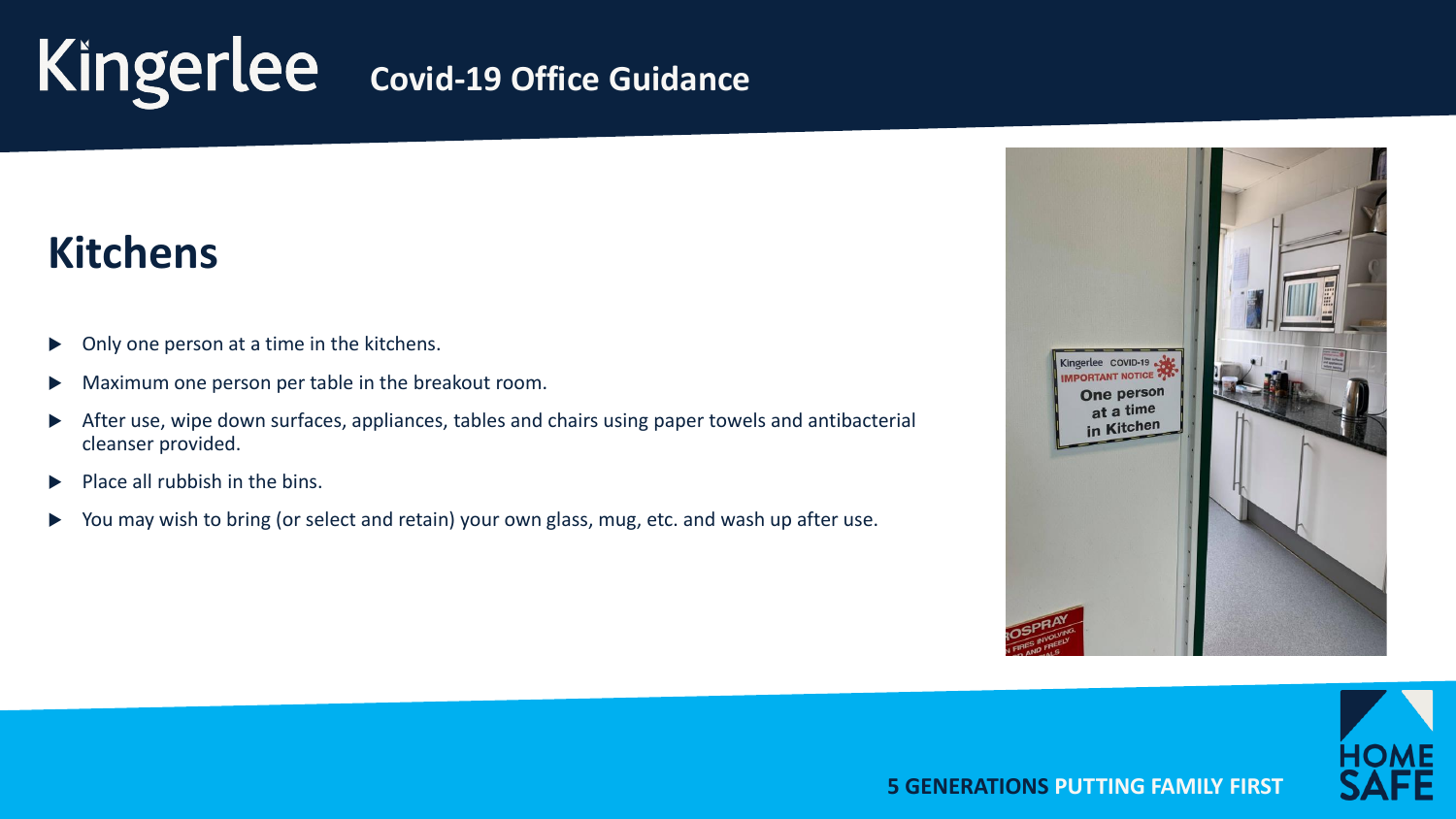# **Hygiene and Toilets**

- All toilets remain in use.
- Wash hands with soap and water regularly. When doing so, use plug to retain water in the basin rather than under a running tap. That way there is no need to touch the taps after washing your hands.
- ▶ Use paper towels to dry hands, not electric dryers.
- After use of toilets clean taps, flush and door handles with paper towels and antibacterial cleanser provided.



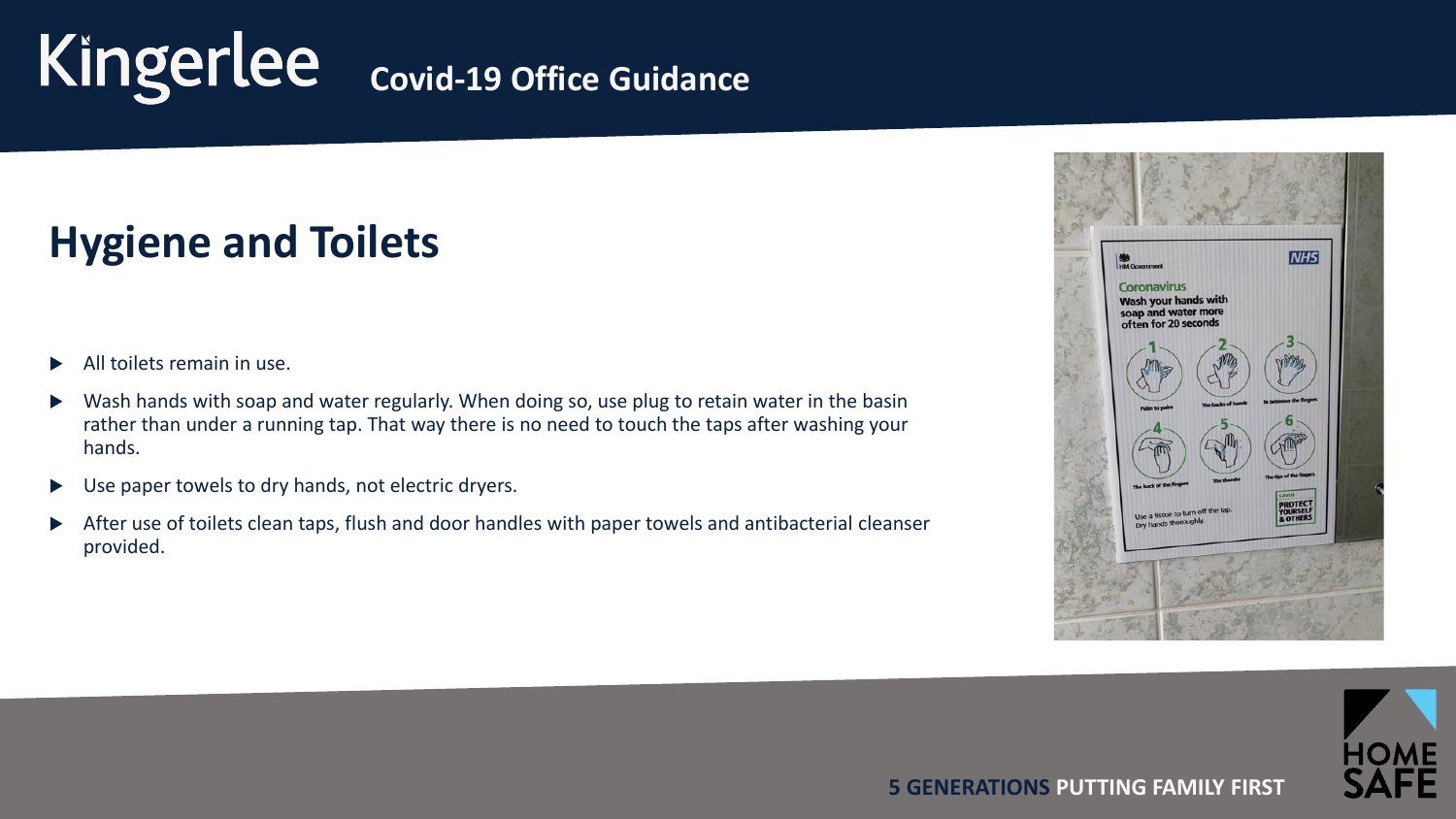# **Meeting Rooms**

- The two boardrooms have been amalgamated and can accommodate up to 6 people.
- The meeting room can accommodate up to 4 people.
- Both are bookable through Outlook.
- Meeting organiser to clean table and chairs before and after meetings.